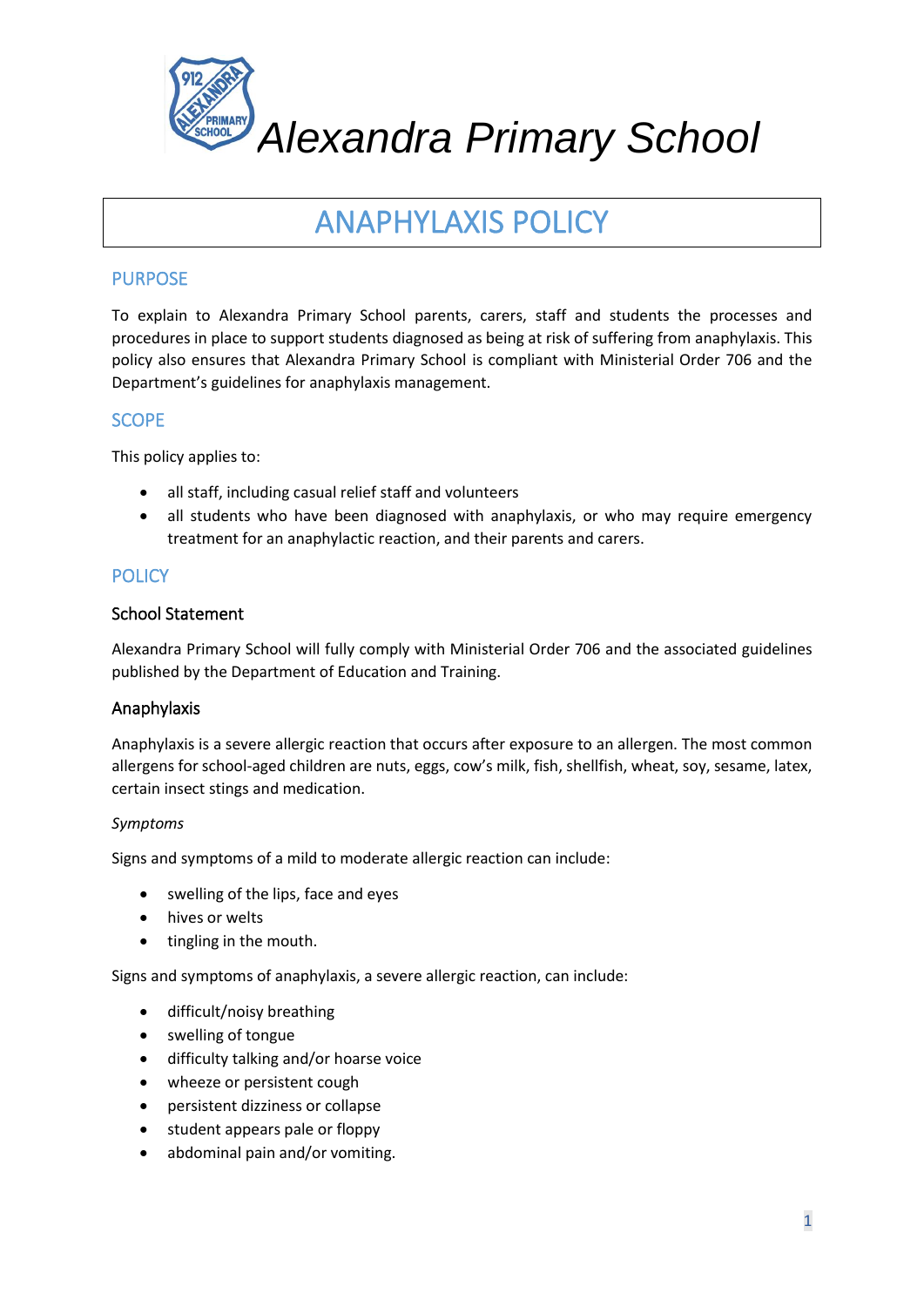

Symptoms usually develop within ten minutes and up to two hours after exposure to an allergen, but can appear within a few minutes.

#### *Treatment*

Adrenaline given as an injection into the muscle of the outer mid-thigh is the first aid treatment for anaphylaxis.

Individuals diagnosed as being at risk of anaphylaxis are prescribed an adrenaline autoinjector for use in an emergency. These adrenaline autoinjectors are designed so that anyone can use them in an emergency.

#### Individual Anaphylaxis Management Plans

All students at Alexandra Primary School who are diagnosed by a medical practitioner as being at risk of suffering from an anaphylactic reaction must have an Individual Anaphylaxis Management Plan. When notified of an anaphylaxis diagnosis, the Principal of Alexandra Primary School is responsible for developing a plan in consultation with the student's parents/carers.

Where necessary, an Individual Anaphylaxis Management Plan will be in place as soon as practicable after a student enrols at Alexandra Primary School and where possible, before the student's first day.

Parents and carers must:

- obtain an ASCIA Action Plan for Anaphylaxis from the student's medical practitioner and provide a copy to the school as soon as practicable
- immediately inform the school in writing if there is a relevant change in the student's medical condition and obtain an updated ASCIA Action Plan for Anaphylaxis
- provide an up-to-date photo of the student for the ASCIA Action Plan for Anaphylaxis when that Plan is provided to the school and each time it is reviewed
- provide the school with a current adrenaline autoinjector for the student that has not expired;
- participate in annual reviews of the student's Plan.

Each student's Individual Anaphylaxis Management Plan must include:

- information about the student's medical condition that relates to allergies and the potential for anaphylactic reaction, including the type of allergies the student has
- information about the signs or symptoms the student might exhibit in the event of an allergic reaction based on a written diagnosis from a medical practitioner
- strategies to minimise the risk of exposure to known allergens while the student is under the care or supervision of school staff, including in the school yard, at camps and excursions, or at special events conducted, organised or attended by the school
- the name of the person(s) responsible for implementing the risk minimisation strategies, which have been identified in the Plan
- information about where the student's medication will be stored
- the student's emergency contact details
- an up-to-date ASCIA Action Plan for Anaphylaxis completed by the student's medical practitioner.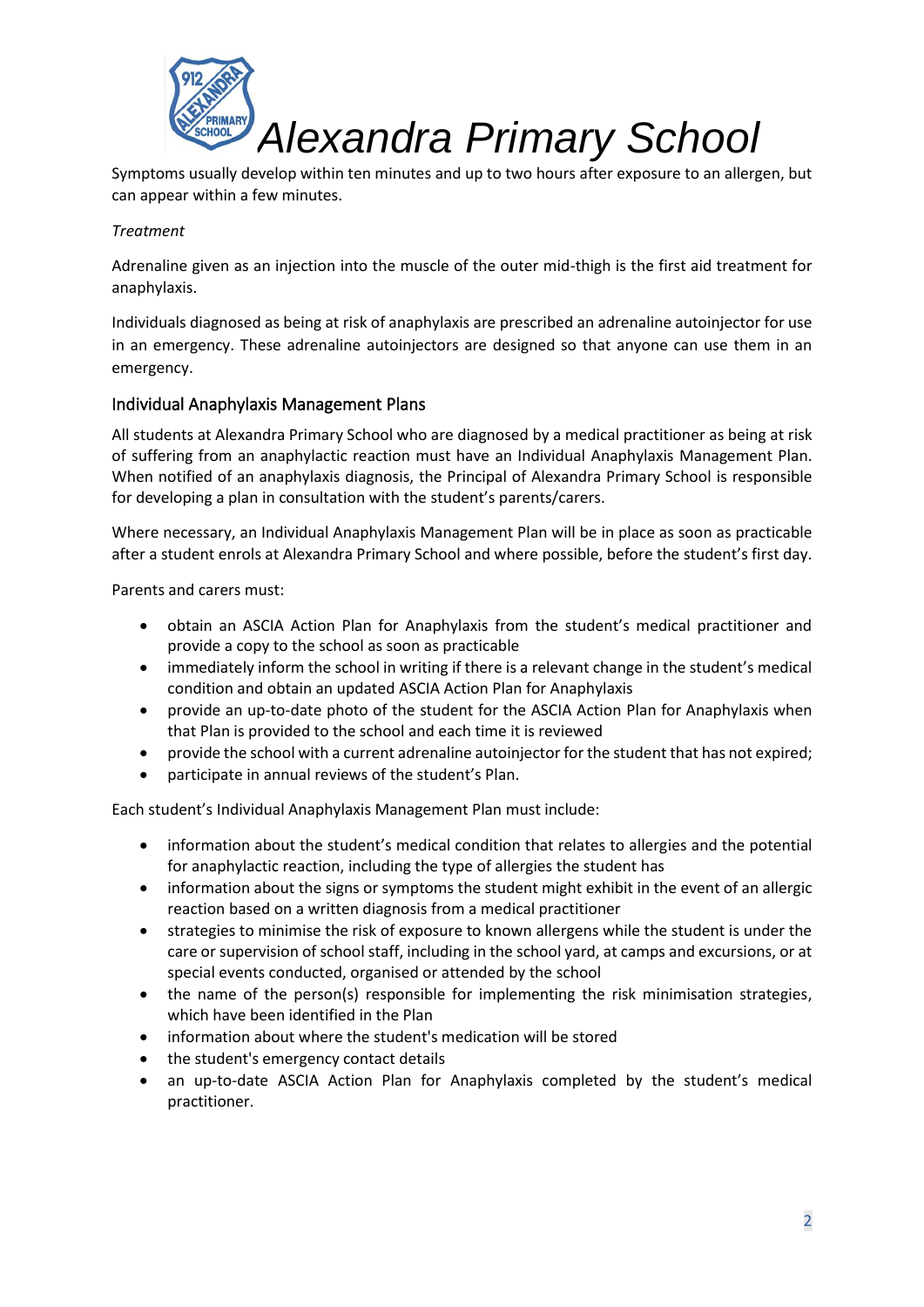

*Review and updates to Individual Anaphylaxis Management Plans* 

A student's Individual Anaphylaxis Management Plan will be reviewed and updated on an annual basis in consultation with the student's parents/carers. The plan will also be reviewed and, where necessary, updated in the following circumstances:

- as soon as practicable after the student has an anaphylactic reaction at school
- if the student's medical condition, insofar as it relates to allergy and the potential for anaphylactic reaction, changes
- when the student is participating in an off-site activity, including camps and excursions, or at special events including fetes and concerts.

Our school may also consider updating a student's Individual Anaphylaxis Management Plan if there is an identified and significant increase in the student's potential risk of exposure to allergens at school.

## Location of plans and adrenaline autoinjectors

A copy of each student's Individual Anaphylaxis Management Plan will be stored with their ASCIA Action Plan for Anaphylaxis at the first aid room, in the folder on top of the draws, together with the student's adrenaline autoinjector. The student's classroom teacher also has a copy of the action plan and the autoinjectors in their classroom. Adrenaline autoinjectors must be labelled with the student's name.

#### Risk Minimisation Strategies

To reduce the risk of a student suffering from an anaphylactic reaction at Alexandra Primary School, we have put in place the following strategies:

- staff and students are regularly reminded to wash their hands after eating;
- students are discouraged from sharing food
- garbage bins at school are to remain covered with lids to reduce the risk of attracting insects
- gloves must be worn when picking up papers or rubbish in the playground;
- year groups will be informed of allergens that must be avoided in advance of class parties, events or birthdays
- a general use EpiPen will be stored in the first aid room and in the yard duty bag for ease of access.
- Planning for off-site activities will include risk minimisation strategies for students at risk of anaphylaxis including supervision requirements, appropriate number of trained staff, emergency response procedures and other risk controls appropriate to the activity and students attending.

#### Adrenaline autoinjectors for general use

Alexandra Primary School will maintain a supply of adrenaline autoinjector for general use, as a backup to those provided by parents and carers for specific students, and also for students who may suffer from a first time reaction at school.

Adrenaline autoinjectors for general use will be stored at the *first aid room* and labelled "general use".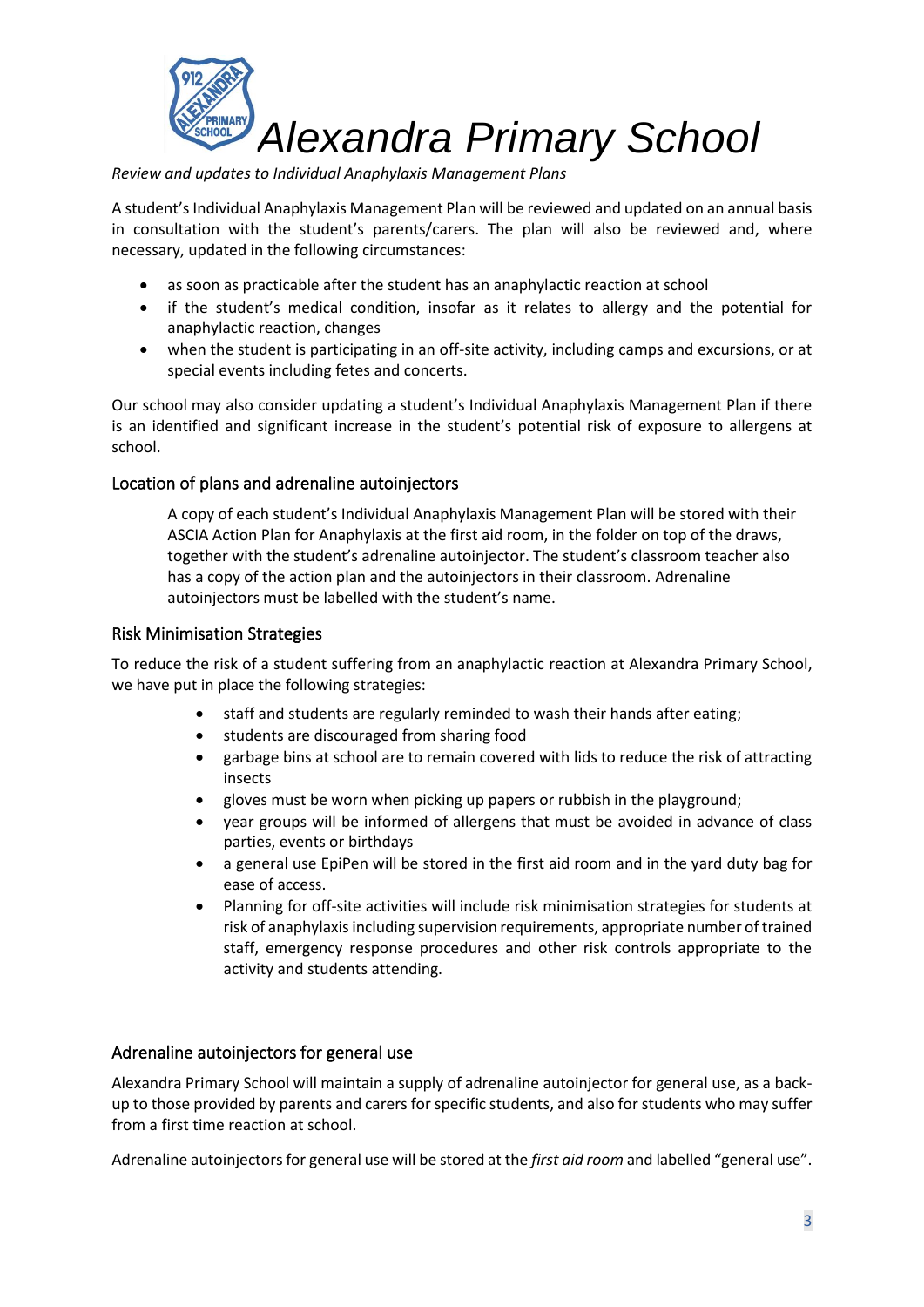

The Principal is responsible for arranging the purchase of adrenaline autoinjectors for general use, and will consider:

- the number of students enrolled at Example School at risk of anaphylaxis
- the accessibility of adrenaline autoinjectors supplied by parents
- the availability of a sufficient supply of autoinjectors for general use in different locations at the school, as well as at camps, excursions and events
- the limited life span of adrenaline autoinjectors, and the need for general use adrenaline autoinjectors to be replaced when used or prior to expiry.

#### Emergency Response

In the event of an anaphylactic reaction, the emergency response procedures in this policy must be followed, together with the school's general first aid procedures, emergency response procedures and the student's Individual Anaphylaxis Management Plan.

A complete and up-to-date list of students identified as being at risk of anaphylaxis is maintained by the HR Business Manager, Margie Creighton and stored at the Office. For camps, excursions and special events, a designated staff member will be responsible for maintaining a list of students at risk of anaphylaxis attending the special event, together with their Individual Anaphylaxis Management Plans and adrenaline autoinjectors, where appropriate.

If a student experiences an anaphylactic reaction at school or during a school activity, school staff must:

| <b>Step</b> | <b>Action</b>                                                                                                                                                                                                                                                         |
|-------------|-----------------------------------------------------------------------------------------------------------------------------------------------------------------------------------------------------------------------------------------------------------------------|
| 1.          | Lay the person flat<br>$\bullet$                                                                                                                                                                                                                                      |
|             | Do not allow them to stand or walk<br>$\bullet$                                                                                                                                                                                                                       |
|             | If breathing is difficult, allow them to sit<br>$\bullet$                                                                                                                                                                                                             |
|             | Be calm and reassuring<br>$\bullet$                                                                                                                                                                                                                                   |
|             | Do not leave them alone<br>$\bullet$                                                                                                                                                                                                                                  |
|             | Seek assistance from another staff member or reliable student to locate the<br>$\bullet$<br>student's adrenaline autoinjector or the school's general use autoinjector, and<br>the student's Individual Anaphylaxis Management Plan, stored at the First Aid<br>room. |
|             | If the student's plan is not immediately available, or they appear to be<br>$\bullet$                                                                                                                                                                                 |
|             | experiencing a first time reaction, follow steps 2 to 5                                                                                                                                                                                                               |
| 2.          | Administer an EpiPen or EpiPen Jr (if the student is under 20kg)                                                                                                                                                                                                      |
|             | Remove from plastic container<br>$\bullet$                                                                                                                                                                                                                            |
|             | Form a fist around the EpiPen and pull off the blue safety release (cap)<br>$\bullet$                                                                                                                                                                                 |
|             | Place orange end against the student's outer mid-thigh (with or without<br>$\bullet$<br>clothing)                                                                                                                                                                     |
|             | Push down hard until a click is heard or felt and hold in place for 3 seconds<br>$\bullet$<br>Remove EpiPen<br>$\bullet$                                                                                                                                              |
|             | Note the time the EpiPen is administered<br>$\bullet$                                                                                                                                                                                                                 |
|             | Retain the used EpiPen to be handed to ambulance paramedics along with the<br>$\bullet$<br>time of administration                                                                                                                                                     |
| 3.          | Call an ambulance (000)                                                                                                                                                                                                                                               |
| 4.          | If there is no improvement or severe symptoms progress (as described in the ASCIA                                                                                                                                                                                     |
|             | Action Plan for Anaphylaxis), further adrenaline doses may be administered every five                                                                                                                                                                                 |
|             | minutes, if other adrenaline autoinjectors are available.                                                                                                                                                                                                             |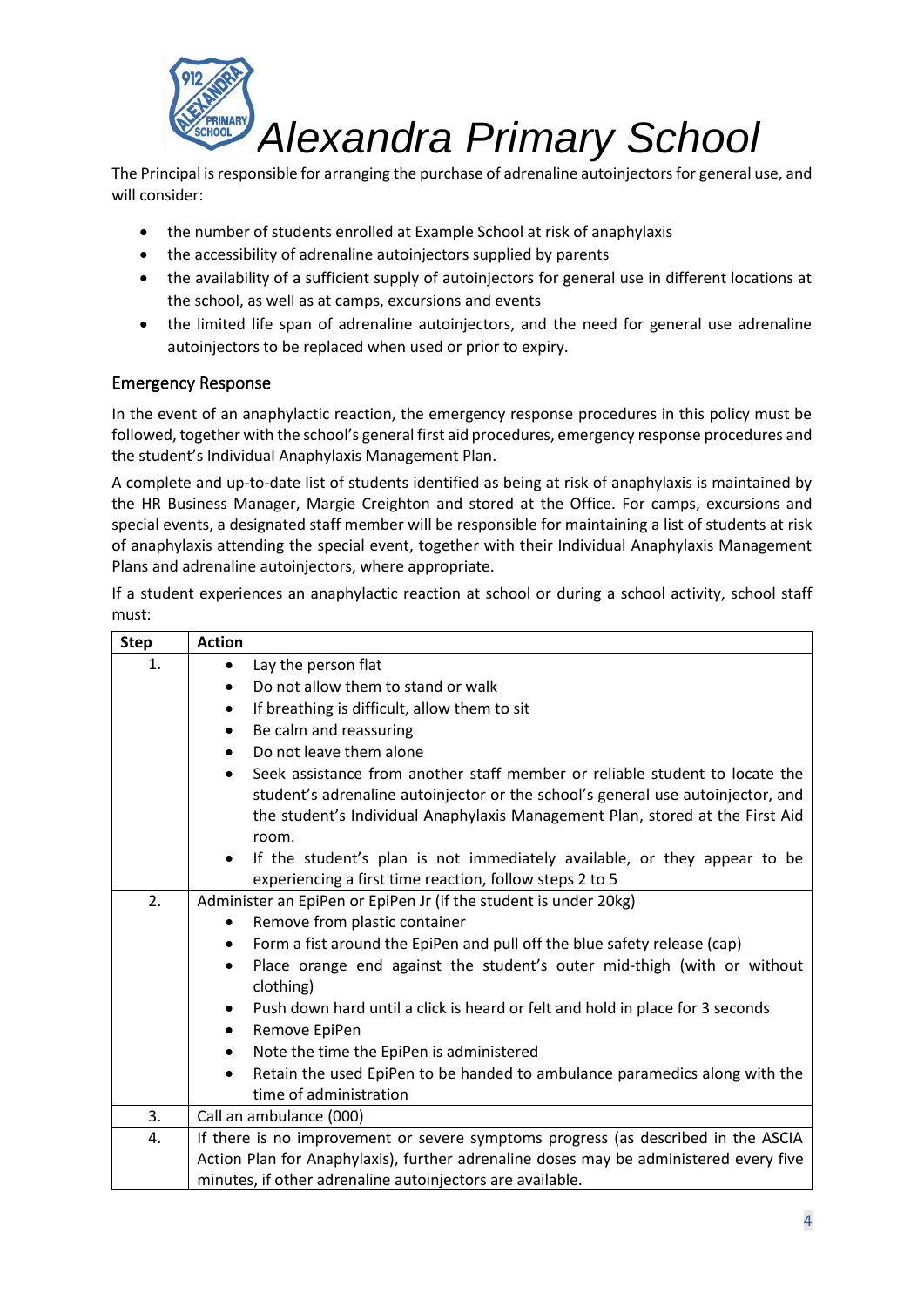

If a student appears to be having a severe allergic reaction, but has not been previously diagnosed with an allergy or being at risk of anaphylaxis, school staff should follow steps 2 – 5 as above.

#### Communication Plan

This policy will be available on Alexandra Primary School's website so that parents and other members of the school community can easily access information about Alexandra Primary School's anaphylaxis management procedures. The parents and carers of students who are enrolled at Alexandra Primary School and are identified as being at risk of anaphylaxis will also be provided with a copy of this policy.

The Principal is responsible for ensuring that all relevant staff, including casual relief staff, canteen staff and volunteers are aware of this policy and Alexandra Primary School's procedures for anaphylaxis management. Casual relief staff and volunteers who are responsible for the care and/or supervision of students who are identified as being at risk of anaphylaxis will also receive a verbal briefing on this policy, their role in responding to an anaphylactic reaction and where required, the identity of students at risk.

The Principal is also responsible for ensuring relevant staff are trained and briefed in anaphylaxis management, consistent with the Department's [Anaphylaxis Guidelines.](https://www2.education.vic.gov.au/pal/anaphylaxis/guidance)

## Staff training

The Principal will ensure that the following school staff are appropriately trained in anaphylaxis management:

- School staff who conduct classes attended by students who are at risk of anaphylaxis
- School staff who conduct specialist classes, all canteen staff, admin staff, first aiders and any other member of school staff as required by the Principal based on a risk assessment.

Staff who are required to undertake training must have completed:

- an approved face-to-face anaphylaxis management training course in the last three years, or
- an approved online anaphylaxis management training course in the last two years.

Alexandra Primary School uses the following training course [insert detail, e.g. ASCIA eTraining course (with 22579VICVIC, or 22578VIC or 10710NAT].

Staff are also required to attend a briefing on anaphylaxis management and this policy at least twice per year (with the first briefing to be held at the beginning of the school year), facilitated by a staff member who has successfully completed an anaphylaxis management course within the last 2 years including Principal.

Each briefing will address:

- this policy
- the causes, symptoms and treatment of anaphylaxis
- the identities of students with a medical condition that relates to allergies and the potential for anaphylactic reaction, and where their medication is located
- how to use an adrenaline autoinjector, including hands on practice with a trainer adrenaline autoinjector